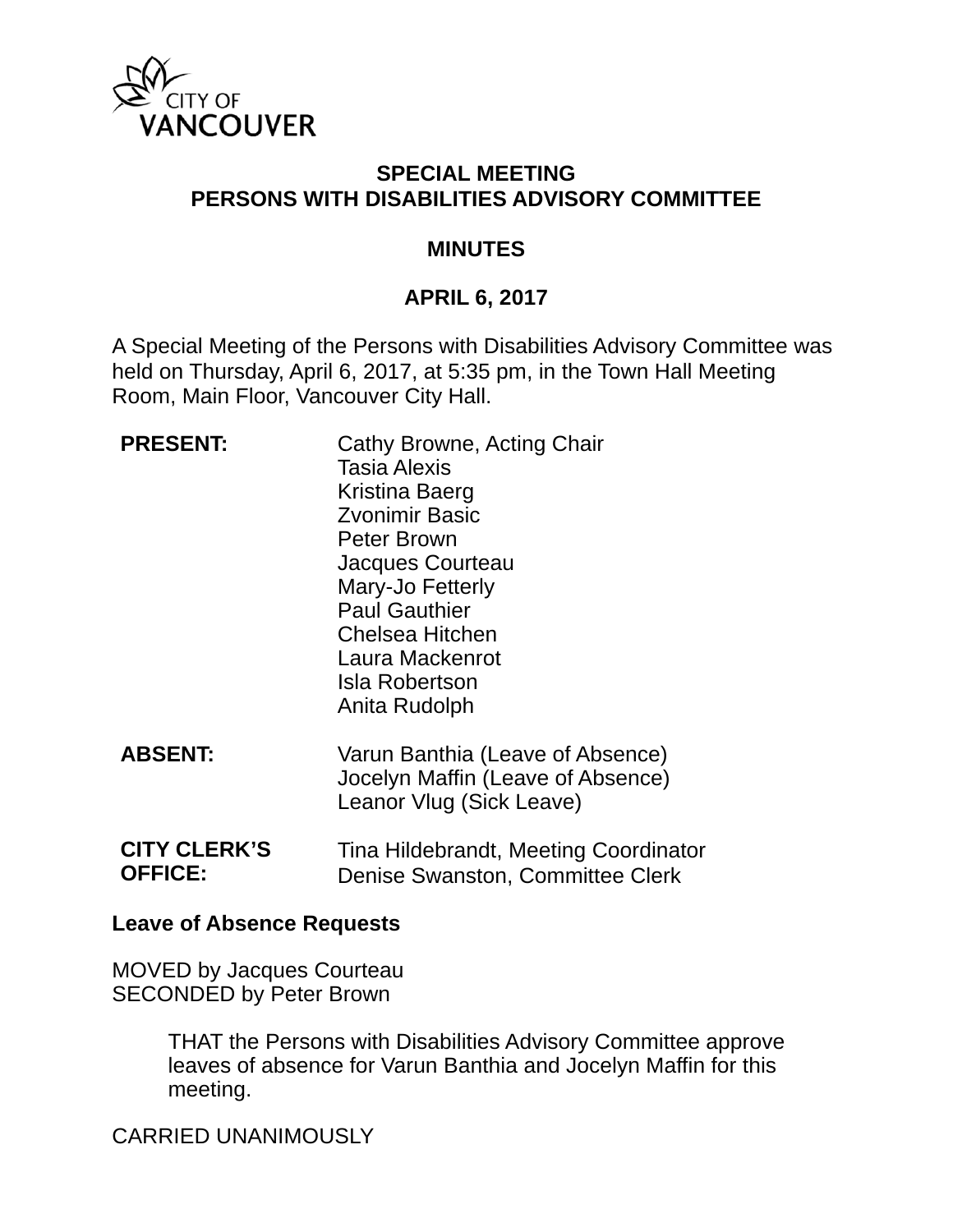# **1. Pearson/Dogwood Re-development Application**

Paul Gauthier provided background on the Pearson/Dogwood redevelopment application process and introduced City staff and representatives from Vancouver Coastal Health (VCH), who were present to provide an update and respond to the Committee's motion below, approved in March 2016 *(relevant materials distributed – on file)*.

## WHEREAS:

- 1. An application has been submitted to the City of Vancouver for rezoning of the Pearson Dogwood lands; and
- 2. A public consultation process is underway and some aspects of the redevelopment plan have not been finalized; and
- 3. The George Pearson Centre ("GPC") is being closed and the building demolished; and
- 4. The residents of GPC will be re-housed by Vancouver Coastal Health ("VCH") on the same site (the "VCH Units"); and
- 5. The Persons with Disabilities Advisory Committee, Disability Alliance BC and Pearson Residents Redevelopment Group have agreed to the housing options for Pearson residents (the "Consensus Agreement"); and
- 6. Some of the Pearson residents may choose to live with a friend, caregiver or family member; and
- 7. The Consensus Agreement includes a group living option referred to as Greenhouses, and the future demand for such housing is uncertain; and
- 8. There is a severe shortage of affordable and wheelchair accessible housing in Vancouver and the shortage is especially acute for users of power wheelchairs; and
- 9. There is a need for wheelchair accessible units in all types of housing, including housing designated for families and seniors; and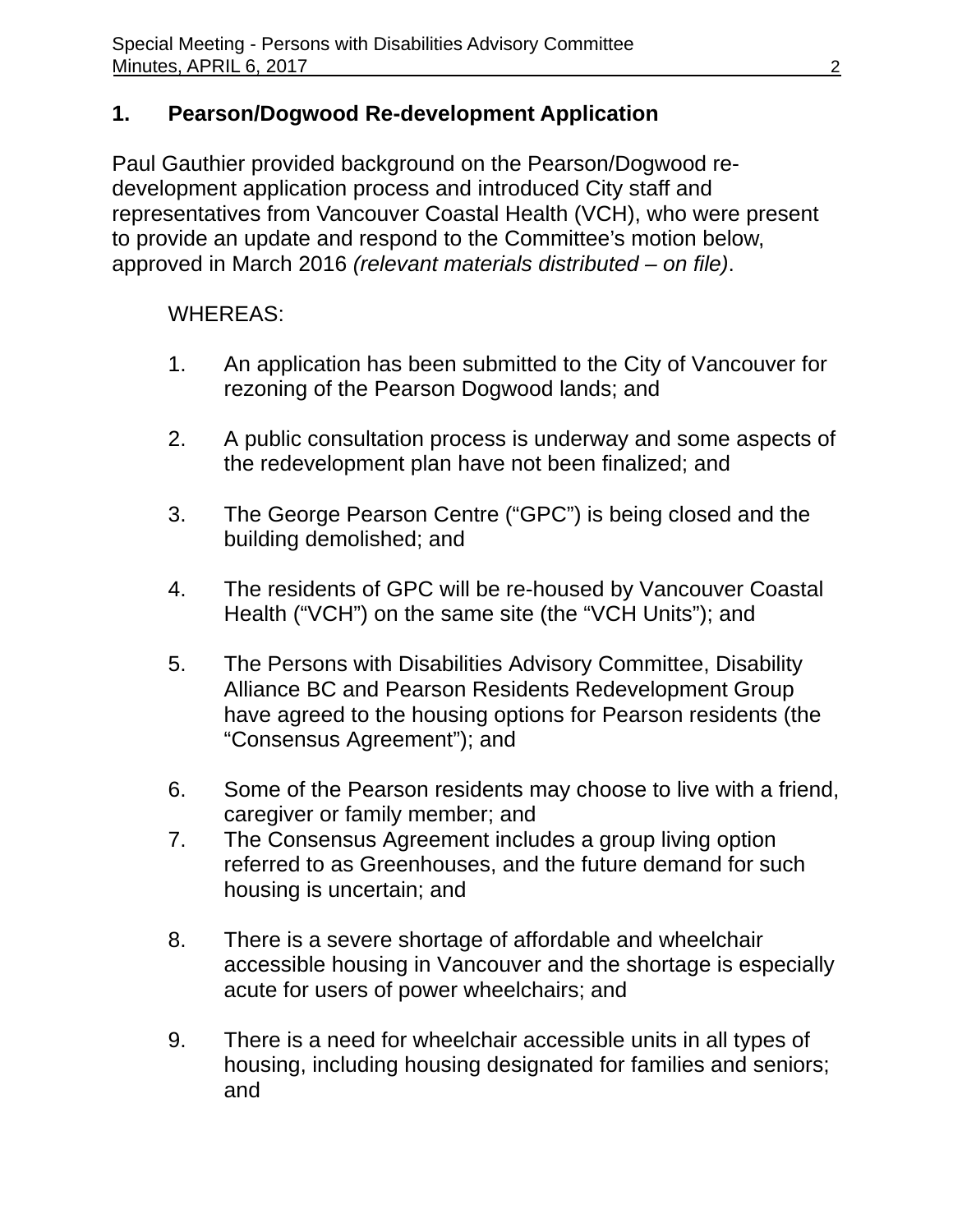- 10. Full inclusion of persons with disabilities requires that their housing be distributed throughout the community; and
- 11. The Pearson Dogwood redevelopment is expected to include, in addition to housing, a community health clinic, a therapeutic pool, a park, an urban farm, retail space and access to public transit.

THEREFORE BE IT RESOLVED THAT support of the Persons with Disabilities Advisory Committee for the rezoning application will be conditional on the following:

- 1. That the VCH Units be developed in accordance with the consensus agreement;
- 2. That, to accommodate Pearson residents who may choose to live with a friend, caregiver or family member, the City of Vancouver and VCH work toward allocating up to 2000 square feet to supplement the space now allocated for the VCH Units;
- 3. That the designs for the Greenhouses incorporate plans to efficiently modify them into smaller independent units to efficiently accommodate possible changes in future demand;
- 4. That 5% of all categories and sizes of housing on the site be wheelchair accessible; this includes market and non-market housing and in sizes from studio to three-bedroom;
- 5. That 50% of social and affordable wheelchair accessible units (which does not include the VCH Units) be designed for users of power wheelchairs; those designs are to be commensurate with the current designs for the VCH Units;
- 6. That wheelchair accessible units, including the VCH Units, be distributed throughout the site; and
- 7. That all public spaces, amenities and facilities on the site, including parks and walkways, the farm, the pool, the community health clinic, public transit and any retail space, be designed to maximize inclusion of persons with disabilities and in accordance with principles of universal design;